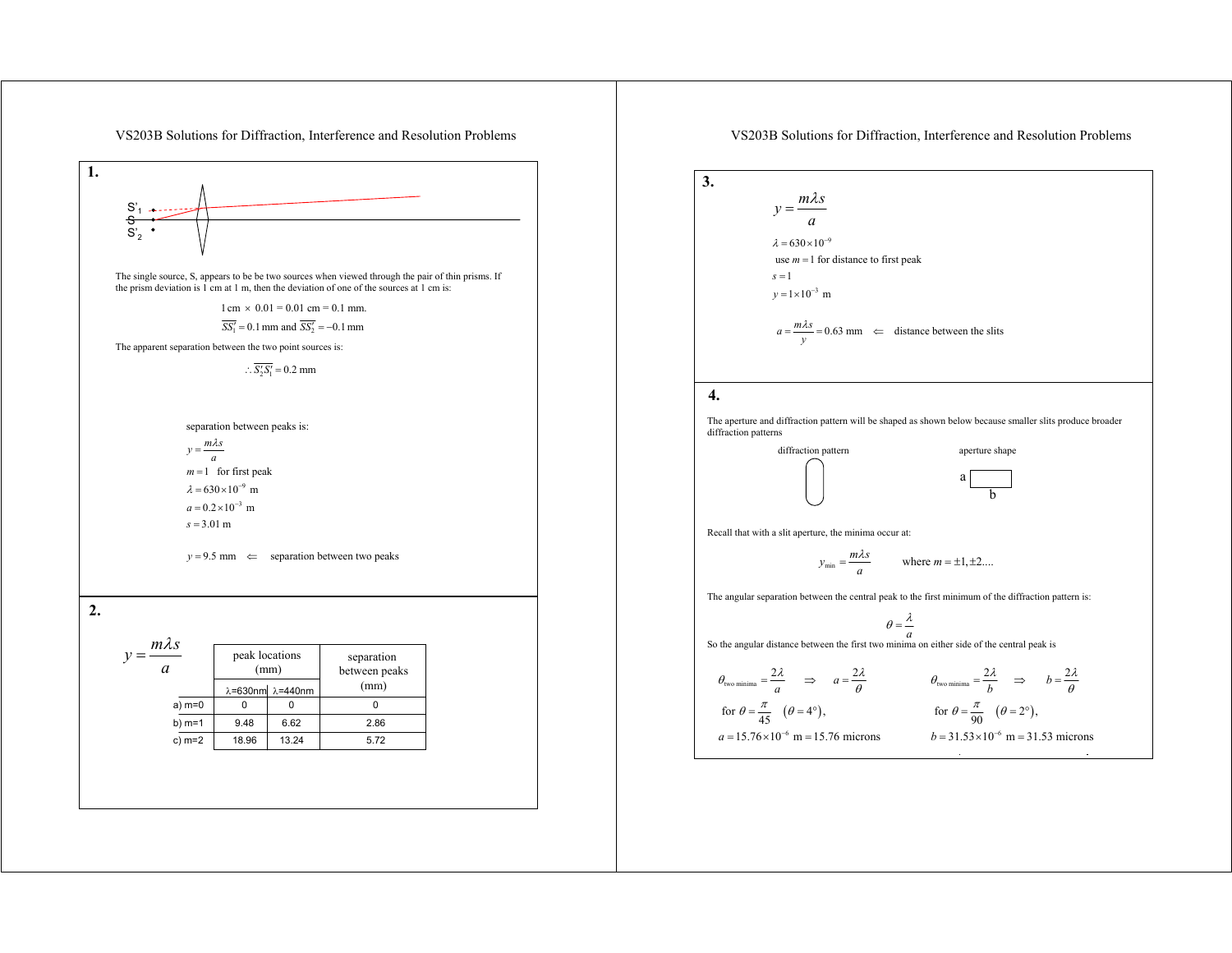VS203B Solutions for Diffraction, Interference and Resolution Problems

**5.** With a circular aperture, the first minimum occurs at:  $y_{\min} = \frac{1.22 \lambda s}{a}$  $=\frac{1.22\lambda}{5}$ 

If the diameter of the ring is 1 mm then the radius of the ring is 0.5 mm, therefore:

$$
a = \frac{1.22 \times 450 \times 10^{-9} \times 2}{0.5 \times 10^{-6}} = 0.002196 \text{ m}
$$

The size of the aperture is 2.2 mm in diameter.

**6.** This is a resolution problem, not a double slit problem!

$$
y_{\min} = \frac{1.22 \cdot \lambda s}{a} = \frac{1.22 \cdot 586 \times 10^{-9} \cdot 0.5}{2.5 \times 10^{-3}} = 0.143 \text{ mm}
$$

The separation between the slits is 0.143 mm

**7.** First calculate the thickness of the ARC

$$
t_{dest} = \frac{1}{4} \times \frac{\lambda}{n_c} = \frac{1}{4} \times \frac{580 \times 10^{-9}}{1.38} = 105 \times 10^{-9} \,\mathrm{m}
$$

This is optimal for 580 nm light, but there will be a different phase change for 450 nm light. The phase change (in degrees) for 450 nm light is. Recall that in an ARC, the phase change between the two reflected waves is only due to path difference.

phase difference in waves = 
$$
\frac{2 \times 10^5 \times 10^9}{\left(\frac{450 \times 10^9}{1.38}\right)} = 0.644
$$

phase difference in degrees = 
$$
0.644 \times 360 = 232
$$

Now, calculate the amplitude of the reflectance from each surface.

amplitude of reflected wave #1, A<sub>1</sub> = 
$$
r_1 = \frac{n_c - n_{air}}{n_c + n_{air}} = \frac{1.38 - 1}{1.38 + 1} = 0.16
$$
  
amplitude of reflected wave #2, A<sub>2</sub> =  $r_1 = \frac{n_s - n_c}{n_g + n_c} = \frac{1.5 - 1.38}{1.5 + 1.38} = 0.042$ 

Finally, calculate the coherent intensity of the sum of the waves, taking into account both reflected amplitudes and the phase difference between the waves

$$
A_r^2 = A_1^2 + A_2^2 + 2A_1A_2 \cos(\Delta)
$$
  
= 0.16<sup>2</sup> + 0.041<sup>2</sup> + 2 × 0.16 × 0.041 × cos(232)  
= 0.0192 = 1.92%

The reflected intensity for 450 nm light is 1.92 %

## VS203B Solutions for Diffraction, Interference and Resolution Problems

1.38 1

**8.** First calculate the thickness of the ARC

$$
t_{dest} = \frac{1}{4} \times \frac{\lambda}{n_e} = \frac{1}{4} \times \frac{550 \times 10^{-9}}{1.38} = 99.6 \times 10^{-9} \,\mathrm{m}
$$

This coating is optimal for 550 nm light and so the phase difference is 180 degrees.

Now, calculate the amplitude of the reflectance from each surface.

amplitude of reflected wave #1, A<sub>1</sub> = 
$$
r_1 = \frac{n_c - n_{air}}{n_c + n_{air}} = \frac{1.38 - 1}{1.38 + 1} = 0.16
$$
  
amplitude of reflected wave #2, A<sub>2</sub> =  $r_1 = \frac{n_s - n_c}{n_g + n_c} = \frac{1.6 - 1.38}{1.6 + 1.38} = 0.074$ 

Finally, calculate the coherent intensity of the sum of the waves, taking into account both reflected amplitudes and the phase difference between the waves

$$
A_r^2 = A_1^2 + A_2^2 + 2A_1A_2 \cos(\Delta)
$$
  
= 0.16<sup>2</sup> + 0.074<sup>2</sup> + 2 × 0.16 × 0.074 × cos(180)  
= 0.0074 = 0.74%

The reflected intensity for 550 nm light is 0.74 %



 $\frac{3}{0.225}$  = 13.33, so the last band occurs when  $m = 13$  $\therefore$  there are 14 dark bands (there is one for  $m = 0$ )